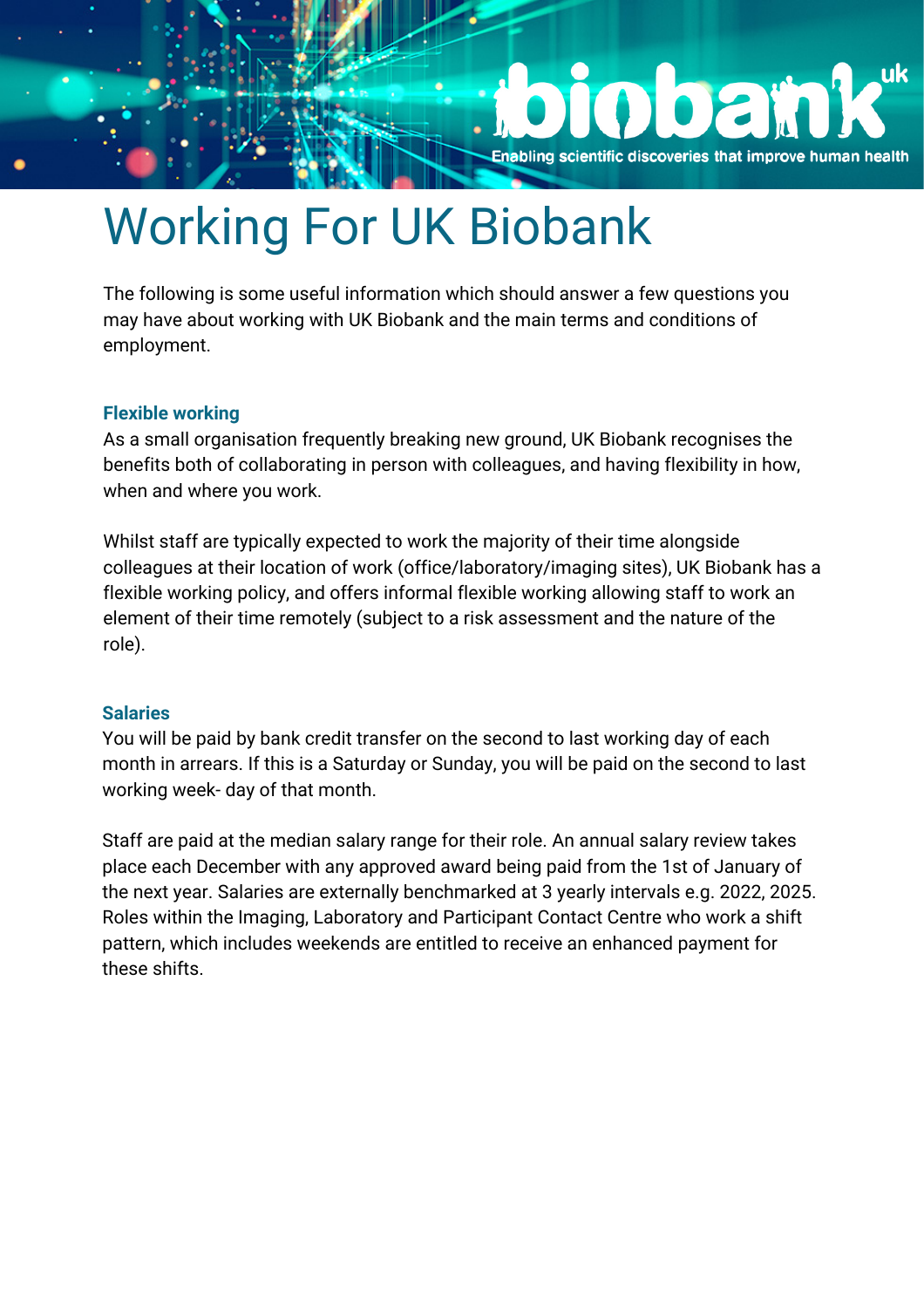

#### **Overtime**

Wherever possible Time Off in Lieu will be provided first as an alternative to paid overtime. Overtime payments will be made if Time Off in Lieu arrangements is not practical as determined by the line manager.

Senior members of staff are not entitled to receive payment for overtime over their contracted hours.

Overtime will only be paid when approved in advance for eligible staff, in line with the organisation's overtime rules.

## **Annual Leave**

All employees upon commencement of employment receive the equivalent of 26 days annual leave, which increases to the equivalent of 28 days upon two years' service and the equivalent of 30 days upon four years' service. Shifts that includes bank holiday working as part of the contractual hours, will receive an equivalent annual leave allocation including bank holidays.

## **Sick Pay**

All employees are entitled to enhanced company sick pay equivalent to 1 month during the first year of employment, increasing by 1 month each year up to a maximum of 6 months full company sick pay after 5 years' service.

## **Hours of Work**

Hours of work are stipulated in the offer letter. Standard hours for full time office staff are 35hpw. Hours for imaging staff vary with an FTE being 36 hours (3x12hour shifts) and laboratory staff being 37.5 hours (5 shifts a week) and clinic staff 42hpw

## **Pension**

A generous contributory salary sacrifice pension scheme is provided with USS (the contribution rates are 9.8% for employees, which is then supplemented by a 21.6% employer contribution). The scheme is a hybrid scheme which contains an element of defined benefits, with earnings above a prescribed salary threshold being on a defined contribution basis. Further information on the scheme can be found [here.](https://www.uss.co.uk/for-members/youre-a-new-joiner/a-pensions-overview)

All new starters will be automatically enrolled into the USS Pension scheme.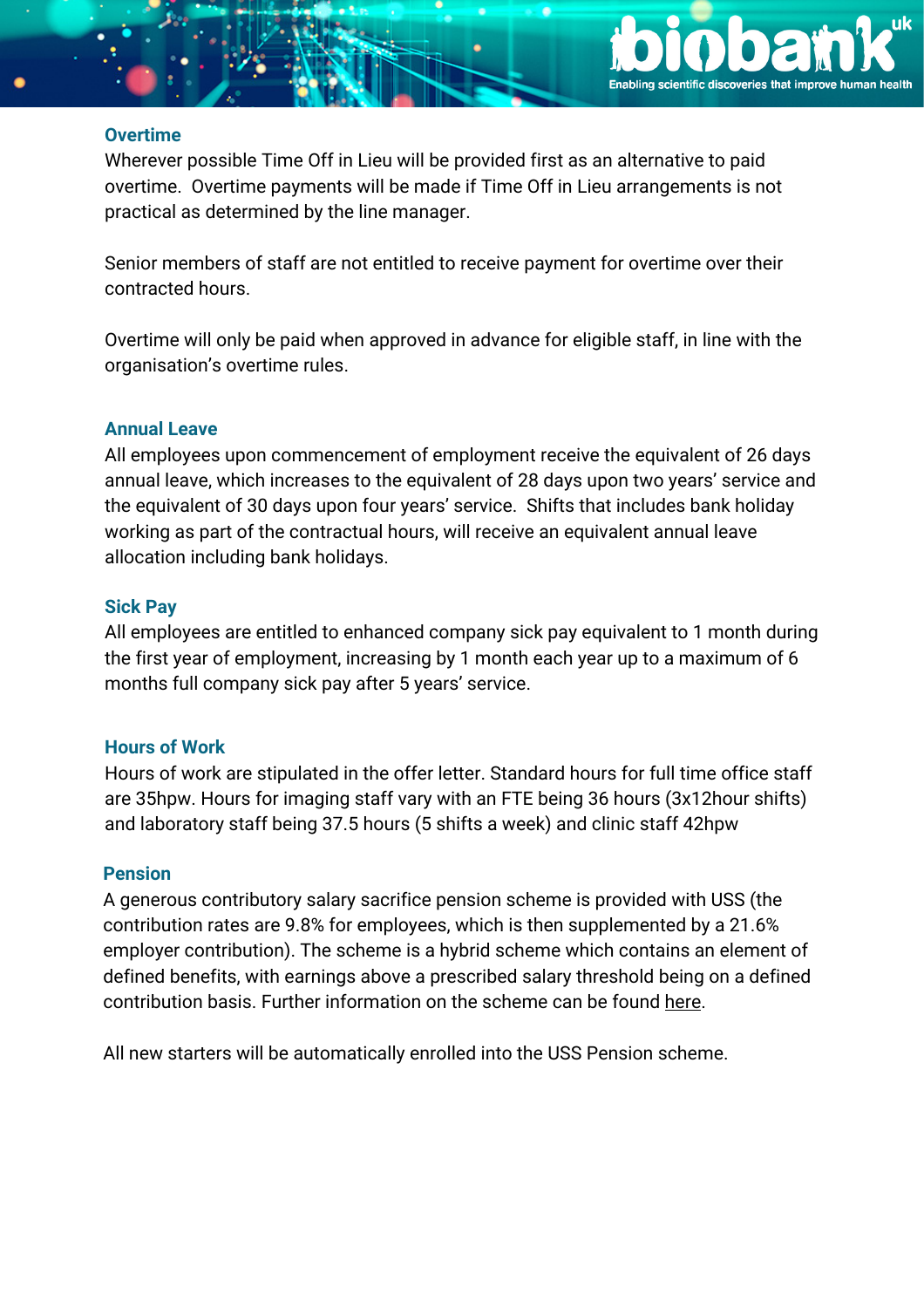

## **Other Benefits**

- 26 Days Annual Leave (increasing with length of service) + Bank Holidays
- USS salary sacrifice pension scheme (9.8% employee contribution & 21.6% employer contribution)
- Life Assurance Cover
- Enhanced maternity/paternity/adoption/shared parental leave
- Enhanced Compassionate Leave
- Enhanced Reserve Forces leave
- Enhanced company sick pay scheme
- Cycle to work scheme
- Health and wellbeing initiatives including
- Employee Assistance Programme (EAP)
- Eye-care scheme
- Annual Flu vaccination
- Employee discount platform scheme
- Active social committee
- Flexible work life balance policy
- Onsite restaurant (Park Square)
- Free onsite parking (Park Square)
- Gym facilities, we even have a putting green (Park Square)

## **Probationary policy**

All new appointments are made subject to the satisfactory completion of a six-month probationary period, unless notified otherwise.

## **Immunisations and Vaccinations**

UK Biobank recognises the risk from infectious diseases that could be acquired whilst at work and is committed to preventing, as far as is reasonably practicable, the spread of infection to its employees, participants, and others.

Individual opinions on vaccines can vary greatly and we appreciate that having a vaccine is a personal choice, sometimes dictated by personal circumstances such as health or religion. However, we strongly encourage our employees to take up the opportunity of any immunisations / vaccines recommended for their role, which may vary from time depending on the project they work on, and in line with HSE / Government advice and guidelines.

All staff are expected to be up to date with their routine immunisations, e.g., tetanus, diphtheria, polio and MMR. Whilst all staff are encouraged (via this document) to ensure their routine immunisations are up to date, this is neither managed nor tracked by UK Biobank.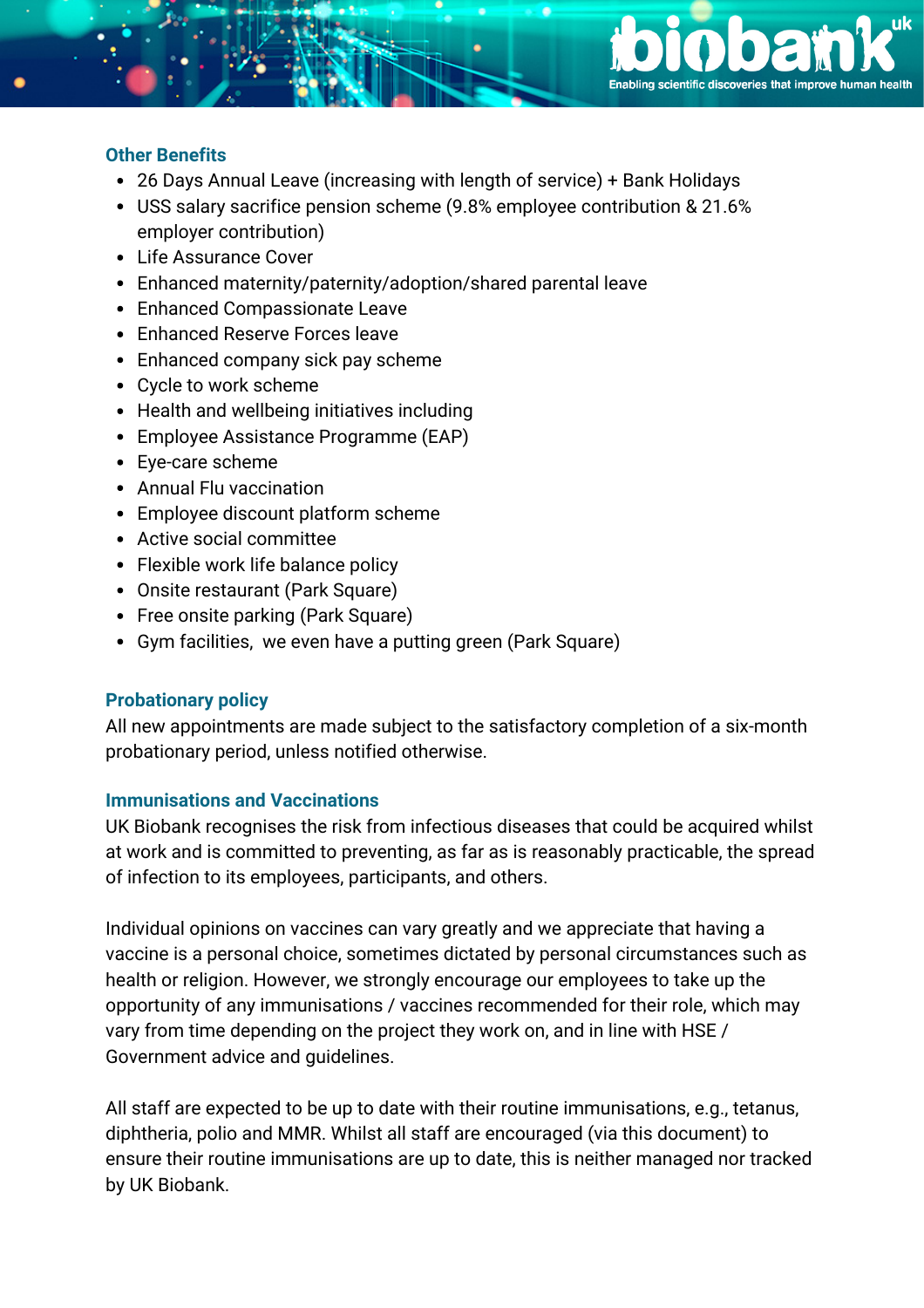

#### **Hep B and Influenza**

UK Biobank offers all staff the Hep B and influenza vaccination.

In line with guidance for health and laboratory staff (Green Book, Part 1, Chapter 12) UK Biobank highly recommend all employees who work in our clinic, quality, facilities, laboratory environments and members of the Executive Management Team who work at Cheadle have the Hep B and annual Influenza vaccinations.

If staff in these categories do not have these vaccinations prior to commencement of employment UK Biobank will offer and arrange for them to be provided. Any member of staff who does not wish to take up the Hep B vaccination offered must sign an optout form.

## **COVID-19 Vaccinations**

As an employer, we have a duty to ensure the safety of our employees and our participants who volunteer. In addition, the Health and Safety at Work Act 1974 requires employers to take all reasonably practicable steps to ensure the health, safety, and welfare at work of all their workers. Despite the extensive measures we have taken to ensure that our workplace and our working arrangements are, and continue to be, COVID secure, the coronavirus vaccine provides a greater level of personal safety against serious illness, and also reduces the risk that staff may transmit the virus to participants or other colleagues.

Further information on COVID19 vaccination is detailed in the Green Book - Part 2, Chapter 14a.

Because of this, we strongly encourage our employees to take up the opportunity to have the coronavirus vaccine, and any recommended booster injections, when they are offered to them.